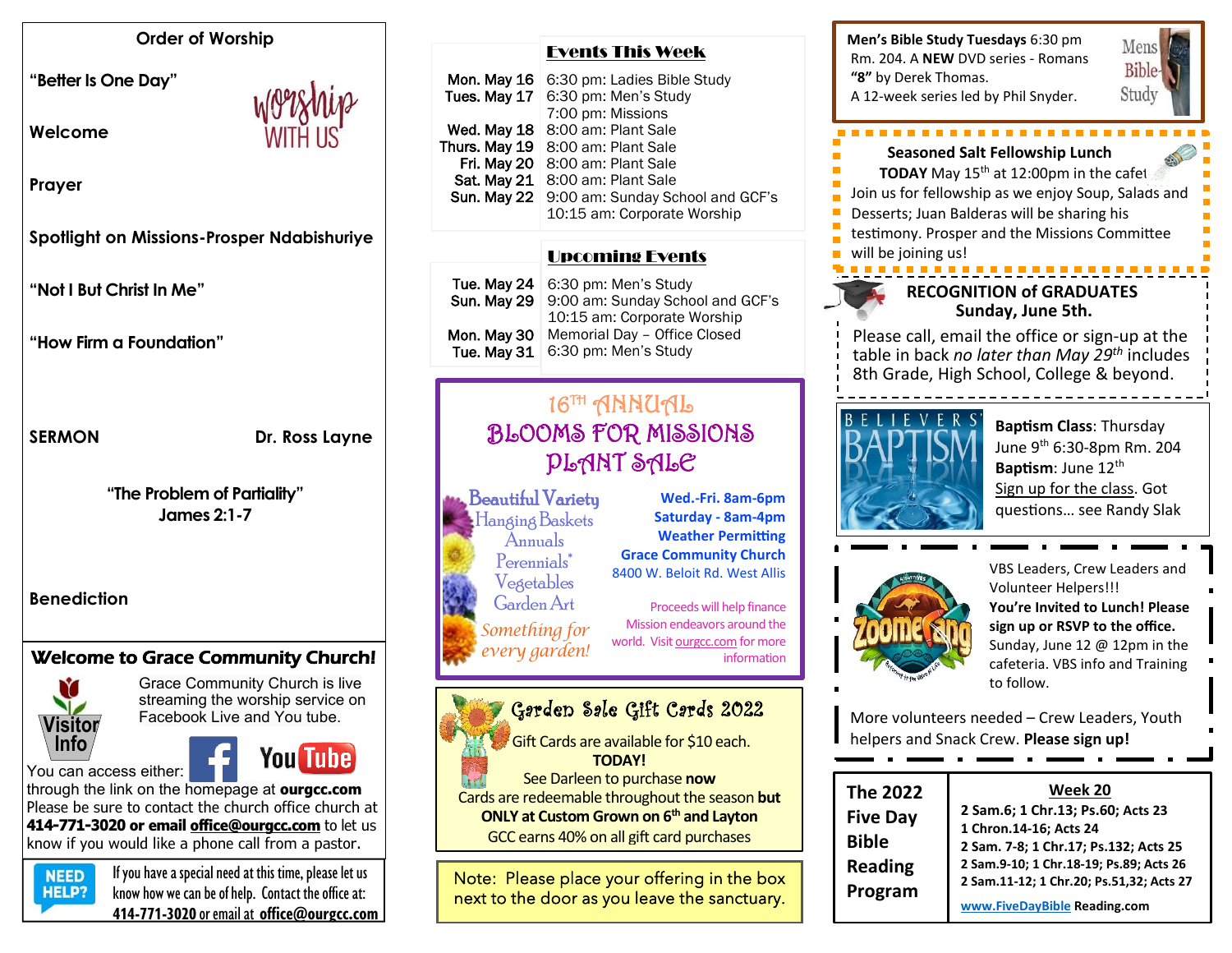#### ANNIVERSARIES

**May 15:** Chris and Jennifer Lipski **May 17:** Kevin and Cathy Degner **May 22:** Mike and Laurie Klafke

#### **BIRTHDAYS**

**May 15:** Elijah Lipski, Melissa Piggott David Stefanich **May 20:** Karen Lau **May 21:** Kate Gable **May 22:** Renee Couillard **May 23:** Joseph Price **May 29:** Mike Klafke, Phil Snyder



### *Today I will pray for:*

#### **Our Church Family**

- **\* Alan M. -** healing
- **\* Kathleen C. –** Healing
- **\* Tim C-** Healing
- **\* David S –** Healing, regain strength
- **\* Ben S.** Healing
- **\* Rae Ann -** Healing
- **\* Roxanne L**  Strength
- **\* Benedicto M -** Healing
- **\* Angela T -** Healing
- **\* Linda G -** Slow progression of disease & symptoms
- \* **Mary H**  Healing and encouragement
- **\* Kate G –** Healing
- **\* Andrew G -** Serving in the Army.
- **\* Strong marriages at GCC**
- **\* Church members & attendees without jobs**
- **\* Lost friends & family**

### **Missionaries Serving Locally & Overseas:**

- \* **Tige and Renee Smith** Cambodia
- **\* SBC Gerson Reyes –** Mexico City, Mexico
- **\* Victor A - MERF** Cyprus, Egypt, & Middle East
- **\* Grace H, Tim T -** Philippines
- **\* Samuel M -** Romania
- **\* Eugeniusz T -** Poland Ukraine Relief
- **\* Nate Muse Family -** Australia
- **\* Regan & Mellie M Family**  South Africa
- **\* SBC Africa Representatives – Bayak; Radi I.,**
- **Prosper, Simon S.**
- **\* SBC Myanmar Representative - Henry L-**
- **\* SBC India Rep. - Kishore, Prasanna Kumar, Gumadi Ebenezer**
- **\* Jarrett, Joel, Jeff M., Phil. -** Grace to the Streets
- **\* Milwaukee Rescue Mission**
- **\* WVCY Radio WI USA**



**Sunday Morning GCF & Sunday School Groups One Accord GCF -** Rm. 306 - Led by Rick Ellis- Galatians **New Life GCF -** cafeteria – Led by Doug Ferrell - Ephesians **Sunday School:**

**PreK-6years -** Rm 207 - Melissa Layne/ Karen Donohoo **7-12 years -**Library - Ariail Layne and helper

### **Helpers for Today**

**Opening Prayer:** Todd Clemins **Sunday School:** Rotating Schedule **Nursery:** Demetra Slak, Mickey Frank, Evelyn Hintz **Children's Church:** D. Marquardt, R. Ebert, J. Hintz **Greeters:** Christine Schroeder, Laurie Klafke**,** Dave Grabman, Angie Langer

### **Helpers for May 22**

j **Opening Prayer:** Rick Ellis **Sunday School:** Rotating Schedule **Nursery:** Jodi Petty, Kiddy Jones,Tatum Lipski **Children's Church**: Glen Bergersen, Leeroy Jones **Greeters:** Juan and Gloria Balderas, Leeroy Jones, Jovelyn Clemins

## **Praise Team**

John Jaquez (leader), Tim & Suzanne Caldwell, Tim & Judi Kasun, Al Piggott, Melissa Piggott, Jeff & April Smith

## **Technical and Sound**

 **GCC Giving**

Jesse Ceron, Kurt Sonnenburg, Dean Mertins

**Last Week 2022: \$5,406.00 Last Week 2021: \$2,902.00 YTD 2022: \$114,186.61 YTD 2021: \$117,669.50**



### **Invest In a Vision:**

Special offerings are given for the GCC building fund. To donate, write **Invest in A Vision** (IIAV) on memo line of your check.

**Last Week: \$685.00 Total Received: \$317,290.95 SCRIP: Total Profit for Jan.- April 2022 - \$876.80 Total Profit for Jan. - Dec. 2021: \$3,280.42**



May 15, 2022

For the Lord your God is God of gods and Lord of lords, the great, the mighty, and the awesome God, who is not partial and takes no bribe. Deuteronomy 10:17

SERMON:

# **"THE PROBLEM OF PARTIALITY"**

Presented by: Dr. Ross Layne

*"…show no partiality as you hold the faith in our Lord Jesus Christ…" James 2:1*